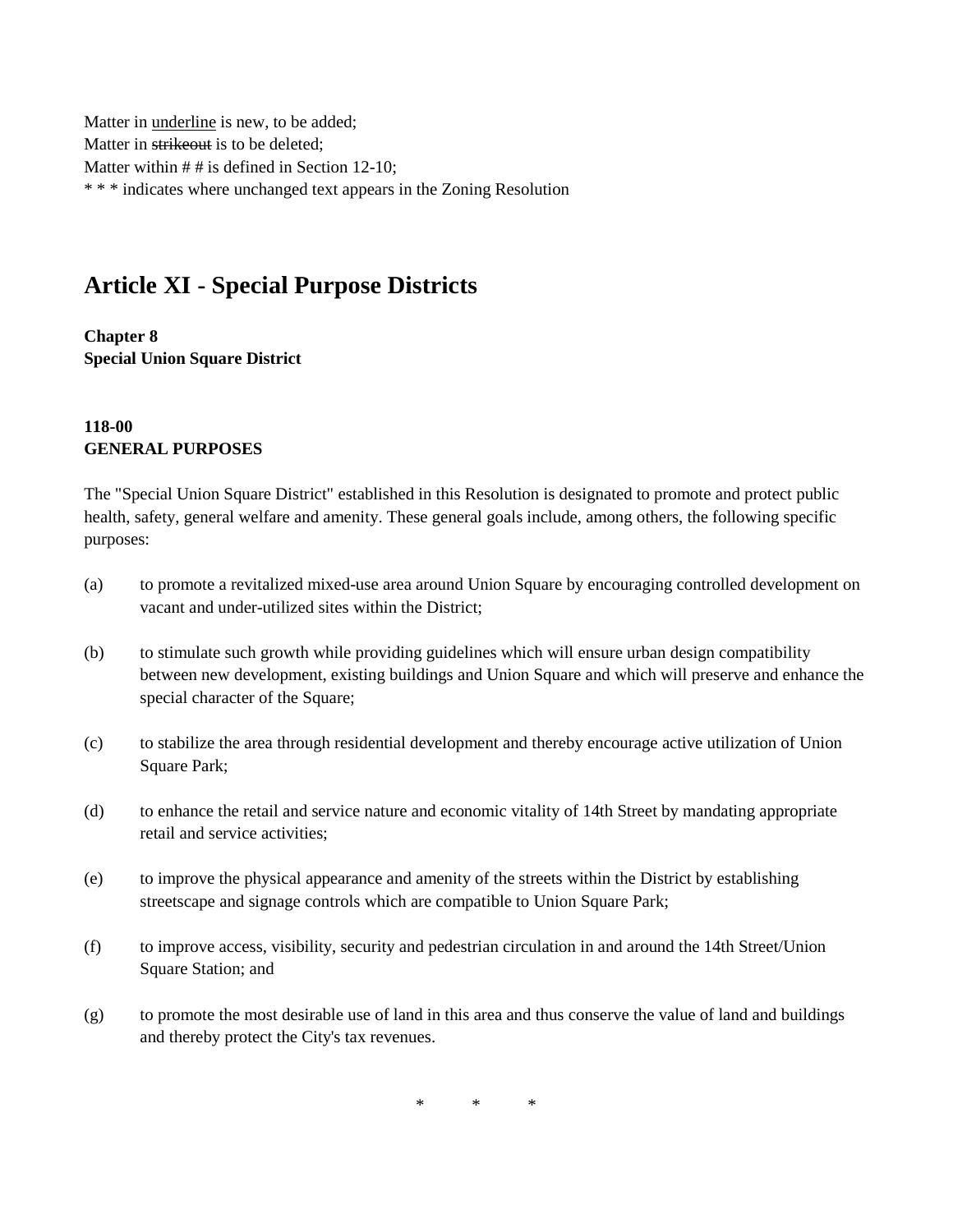# **118-10 USE REGULATIONS**

\* \* \*

## **118-12 Sign Regulations**

On #street walls# fronting on 14th Street, no #sign# may be located more than 25 feet above #curb level#.

#Signs# on #street walls# fronting on all other #streets# within the Special District shall be subject to the provisions of paragraph (e) of Section 32-345 (Ground floor use in High Density Commercial Districts) 37-36 (Sign Regulations).

#Flashing signs# are not permitted within the Special District.

## **118-20 BULK REGULATIONS**

# **118-21 Floor Area Regulations**

The maximum #floor area ratio# permitted on property bounded by:

\* \* \*

(b) Broadway, a line midway between East 13th Street and East 14th Street, south prolongation of the center line of Irving Place and Irving Place, East 15th Street, Union Square East, Fourth Avenue, and East 14th Street is 10.0, except as provided in Section  $118-70$  118-60 (SUBWAY STATION IMPROVEMENTS WITHIN THE SPECIAL UNION SQUARE DISTRICT).

In no event, shall the commercial #floor area ratio# exceed 6.0.

\* \* \*

# **118-22 Residential Density Regulations**

The density regulations of Section 23-230 (DENSITY REGULATIONS) shall not apply. Instead, for every 750 square feet of #residential floor area# permitted on a #zoning lot#, there shall be no more than one #dwelling unit#.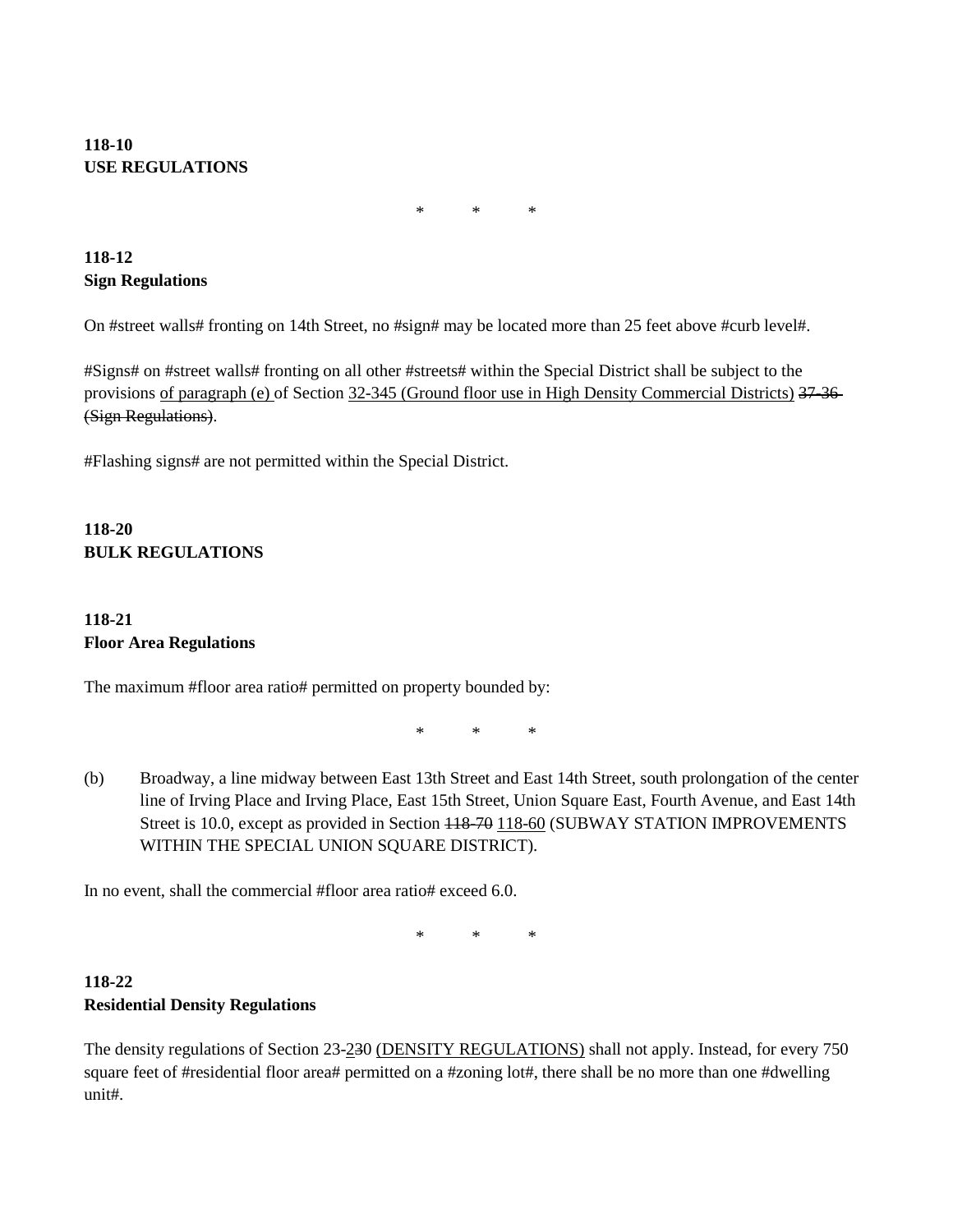However, the conversion of non-#residential buildings# to #residential use# shall be subject to the provisions of Article I, Chapter 5 (Residential Conversion of Existing Non-Residential Buildings).

\* \* \*

#### **118-30 STREET WALL, HEIGHT AND SETBACK REGULATIONS**

The location and height above #curb level# of the #street wall# of any #development# or #enlargement# shall be as shown in the District Plan (Appendix A). However, if a #development# or #enlargement# is adjacent to one or more existing #buildings# fronting on the same #street line#, the #street wall# of such #development# or #enlargement# shall be located neither closer to nor further from the #street line# than the front wall of the adjacent #building# which is closest to the same #street line#.

#Street wall# recesses are permitted below the level of the second #story# ceiling for subway stair entrances required under Section 118-50 118-60 (OFF STREET RELOCATION OF A SUBWAY STAIR WITHIN THE SPECIAL UNION SQUARE DISTRICT). Such recesses shall be no longer than 15 feet and no deeper than eight feet or the width or length of the relocated subway stair, whichever is greater.

\* \* \*

#### **118-40 ENTRANCE AND STREET WALL TRANSPARENCY REQUIREMENTS**

All #developments# and #enlargements# that front on 14th Street, Union Square East, Union Square West and 17th Street shall be subject to the requirements set forth below.

\* \* \*

# **118-43 Street Wall Transparency**

When the #street wall# of any #development# or #enlargement# is located on 14th Street, Union Square East, Union Square West or 17th Street, at least 50 percent of the total surface area of such #street wall# shall be glazed in accordance with the provisions of Section 37-34 (Minimum Transparency Requirements) transparent between-#curb level# and 12 feet above #curb level# or the ceiling of the ground floor, whichever is higher. Such transparency must begin not higher than four feet above #curb level#.

## **118-50 ADDITIONAL REQUIREMENTS**

**118-51 Double Glazed Windows**